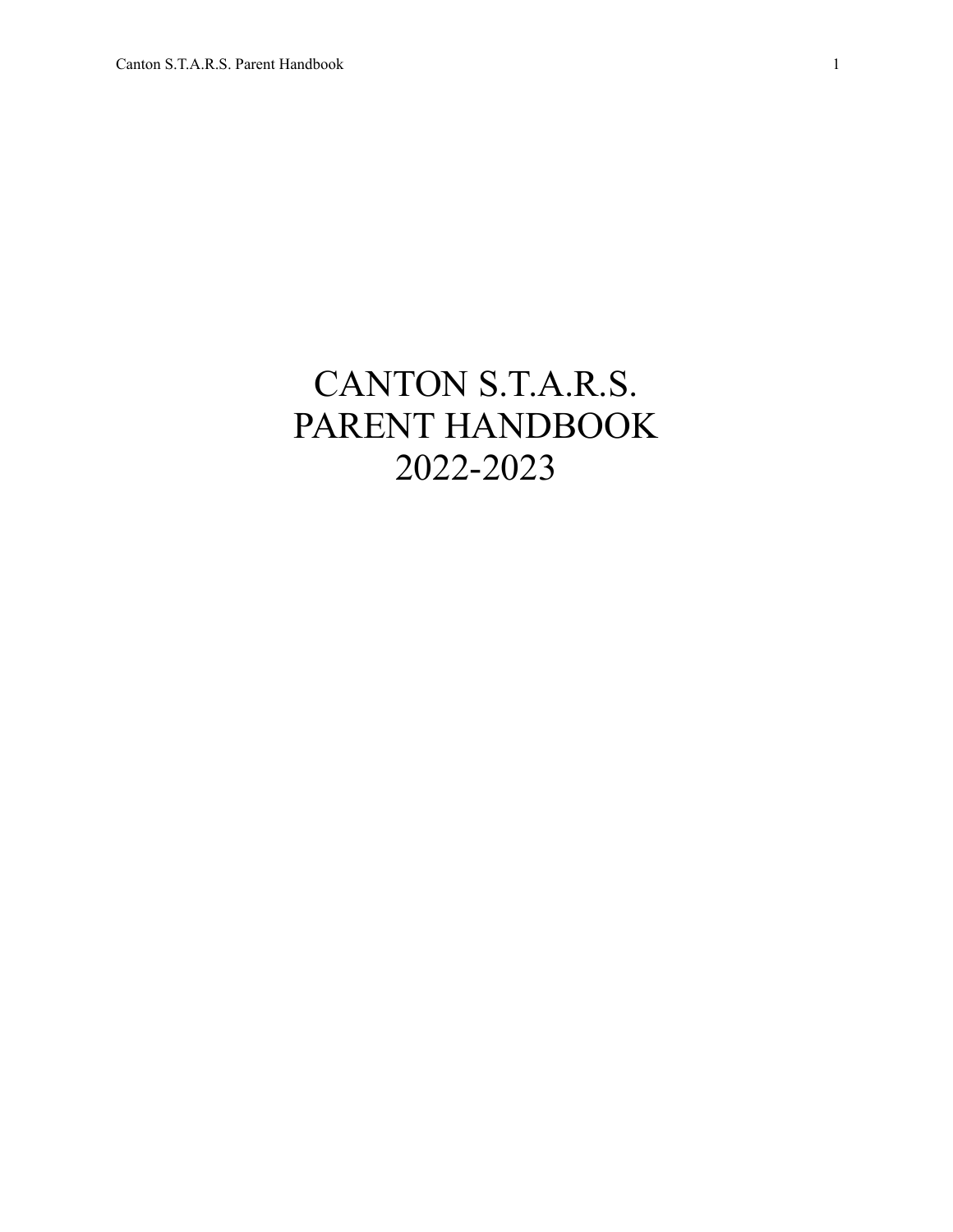## **Philosophy:**

Hello, my name is Kathi Remus and I previously owned a licensed daycare for 20 years. I have four children from 15 to 29 years old. This long term experience has allowed me to observe, nurture and educate children on a daily basis. My goal is to provide professional caregivers, quality materials and a safe and fun learning environment.

# **Mission Statement:**

We will exceed your expectations with superior care, low staff turnover, competitive rates and above all; a mission to excite your child to belong to S.T.A.R.S.!

| <b>Hours of Operation:</b> |                                         | Monday-Friday 6:30 a.m.-8:00 a.m. Before School Care |
|----------------------------|-----------------------------------------|------------------------------------------------------|
|                            | $3:45$ p.m.-6:00 p.m. After School Care |                                                      |

# **ENROLLMENT POLICY:**

The forms listed below must be filled out before your child can begin care. S.T.A.R.S. does not discriminate based on race, color, national origin, religion, sex or handicap.

- 1. Registration Form and Fee (\$40 for the first child, \$20 for each additional sibling)
- 2. Child Information Record
- 3. Statement of Good Health
- 4. Child Care Contract (Parent Handbook)
- 6. Medication Authorization Form(s) (If applicable)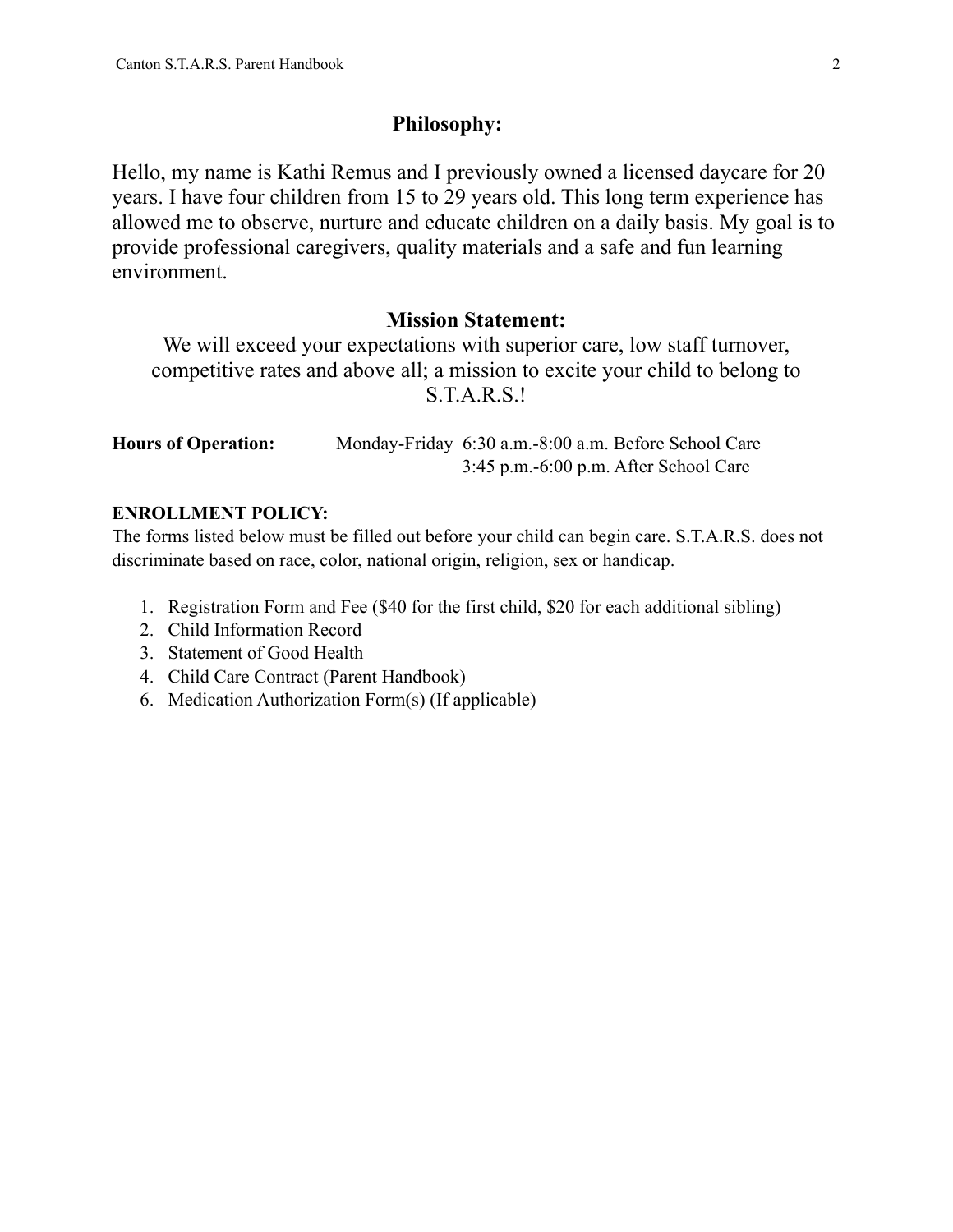*\*\*To keep track of days off, half days and early release days— please print this page.\*\** 

#### **HOLIDAYS/VACATIONS:**

S.T.A.R.S. is always closed when Canton Charter Academy is closed. Any weekdays that the school is closed for professional development, holidays and/or power failure or snow days, we will not be able to provide care. Payment is required for holidays (except for Winter Break and Spring Break), power failure, extenuating circumstances resulting in school closure (including COVID-19) and snow days. Payment is not required for professional development days. Canton Charter and S.T.A.R.S will be closed on the following days and payment **is expected:** November 23-25 May 29 January 16 Snow Days February 20

Payment is **not** required for the following professional development days and holiday breaks (Care is not provided):

| September 5           | <b>March 27-31</b> |
|-----------------------|--------------------|
| November 7            | May 19             |
| December 23-January 6 |                    |

#### **HALF DAYS: (Nov. 4; Nov. 22; Dec. 2; Feb. 17; Mar. 10; May 26; June 16)**

In the event of a half day, care will be provided until 12:30 p.m. without additional charge. Tuition will be required whether your child(ren) is in attendance or not. If your child(ren) will require care past 12:30 p.m., there will be an **additional** \$20 charge per child to cover extended hours of care. This fee will be required on top of their regular tuition amount. If your child is not contracted for the day that the half day falls on, you have the option to use our drop in services at the regular drop in rate of \$15 until 12:30 p.m. and \$20 for care past 12:30 p.m.

#### **CHANGING YOUR CHILD'S SCHEDULE:**

 If your child is attending part time and you would like to add a day we can do so if space is available. If your child is attending part time or full time and you want to cut down on the amount of days your child is attending, or terminate services, you are required to give a 2 week notice and submit a written notice via email to the Office Manager (starspayments  $\omega$ gmail.com). The first schedule change will be of no charge and there will be a \$10 fee for the 2nd change. You are limited to 2 schedule changes in order to maintain full time contracted rates. An unpaid break (Spring Break or Winter Break) cannot apply towards your notice. **If your child doesn't attend all the days you have reserved for him/her for the remaining 2 weeks you will still need to pay for the contracted days.**

#### **CONTRACTED SCHEDULE:**

This enables you to have a place held within our program. A 3 day minimum is required. Whether your child attends or not, you are responsible for your weekly tuition amount. In the event that you need your child to attend on a day that they are not normally scheduled, you may do so at a higher rate. An additional before care session (must have an active contract in before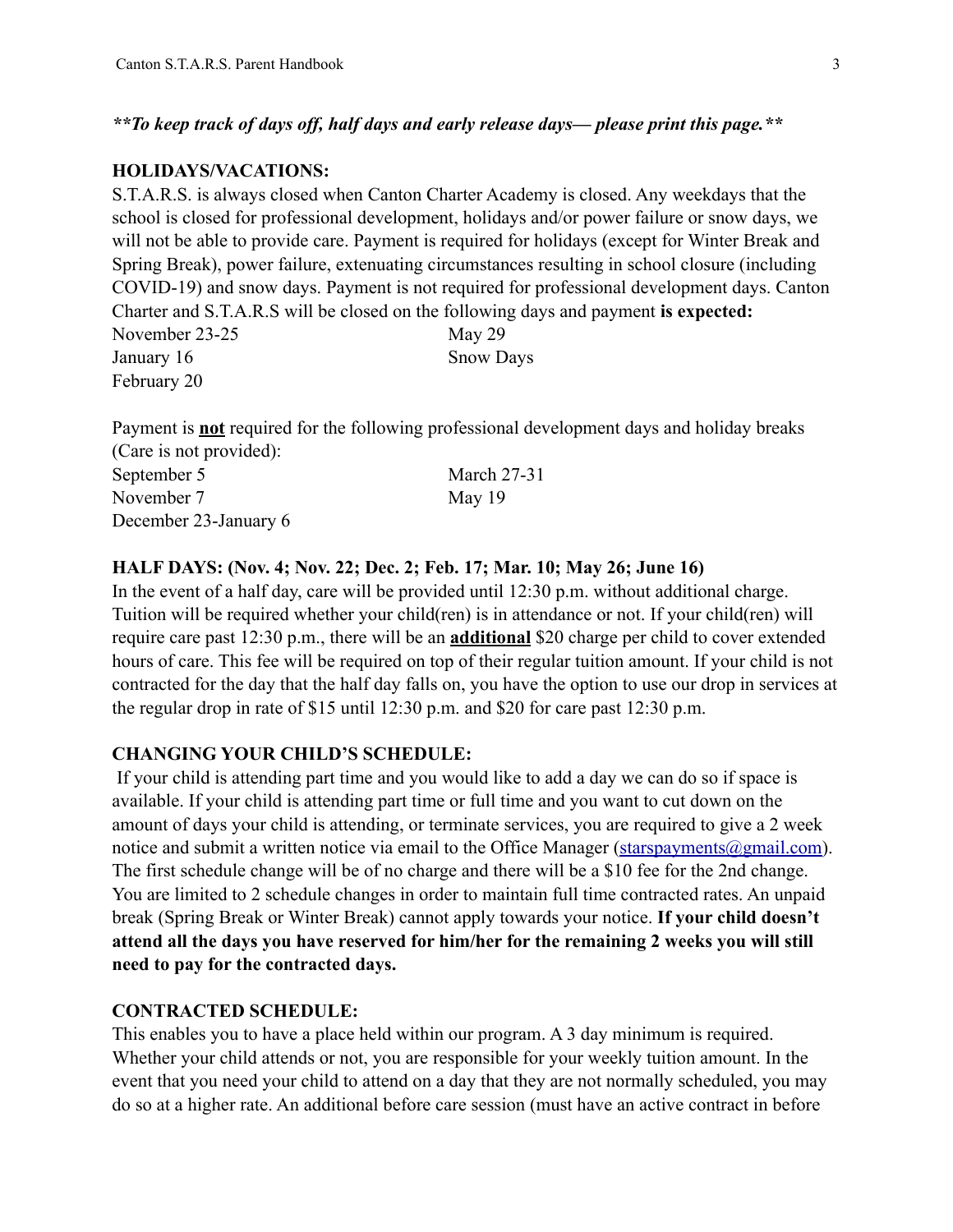care) is \$10. An additional after care session (must have an active contract in after care) is \$15/ day. Sibling and/or employee discounts cannot be applied to sessions outside of your contracted schedule. You **cannot** attend before care if you are not actively enrolled in before care and you **cannot** attend after care if you are not actively enrolled in after care. Failure to abide by these guidelines will result in unregistered care fee's of \$5 every 10 minutes.

#### **NURSE SCHEDULE:**

If you are a nurse schedule, you must submit your schedule a month in advance via email to the following email address: [starspayments@gmail.com.](mailto:starspayments@gmail.com) If we do not receive your schedule **by the 1st** of any given month, you will be charged a \$20 late schedule fee as well as the minimum requirement of \$30 per week. If your child attends before a schedule is received you will be charged additional session rates (\$10 per morning per child and \$15 per afternoon per child). This is a firm deadline for anyone taking advantage of this flexible schedule. A 3 day minimum is required.

#### **FEES AND DISCOUNTS:**

#### **Registration Fee:**

A non-refundable fee of \$40 for the first child and \$20 for each additional sibling

#### **Tuition Rates:**

Before Care: \$7/day (\$35 per week) After Care: \$12/day (\$60 per week) Before & After Combination: \$17/day (\$85 per week)

#### **Sibling and/or Canton Charter Employee Discount: 10%**

Deduct 10% of your child's tuition if you are a Canton Charter employee. Deduct 10% off the daily or weekly rate that is applied to each sibling. (The 1st child is at full price, each additional child is 10% off). Sibling discount applies to the lower paying child's rate.

#### **Late Pick-Up Fees:**

S.T.A.R.S is closed at 6:00 p.m. **This means your child is signed out by 6:00 p.m.** There is a late fee of **\$3 per minute per child** until pick-up thereafter. **Please be considerate of our staff and their obligations.** Fee's will be due at the time of pick up. If you do not have cash at the time of pick up, you will receive an invoice to your email from our Square account. If you pick your child up more than ten minutes late on three or more occasions, we have the right to terminate your child's enrollment with S.T.A.R.S.

#### **Returned Payment Fee:**

A charge of \$20.00 will be applied if a payment is returned due to insufficient funds or inaccurate banking information.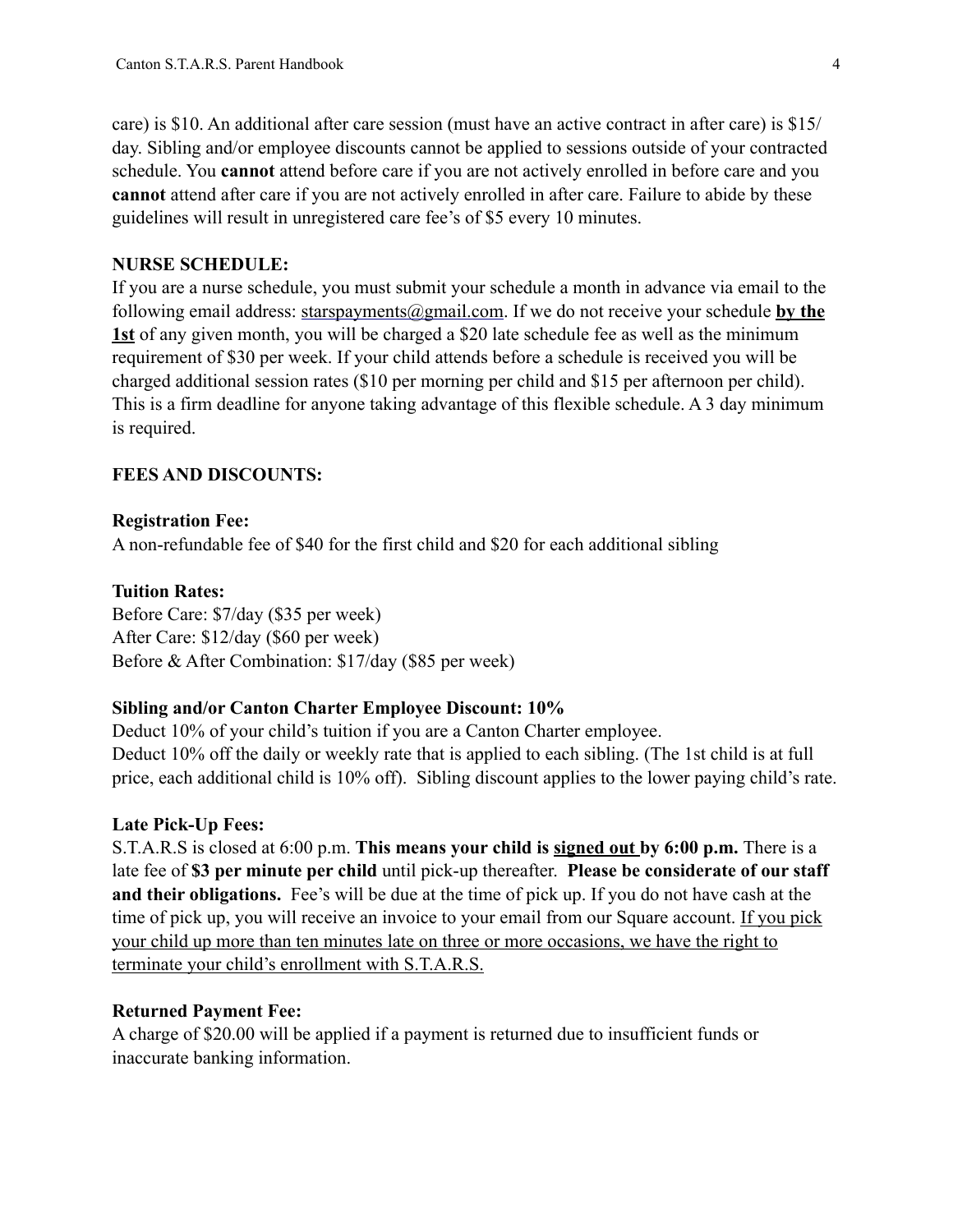#### **Late Payment Fee:**

Payments are due in advance by Monday. A \$10 late fee will be added to any remaining balance on Tuesday. If the payment has still not been paid by Wednesday of that week, your child will be unable to attend before and/or after care until all fee's are paid in full. In the event that we do not have school on any given Monday, your payment is still due.

# **CHILD RELEASE POLICY / ARRIVAL & DEPARTURE:**

All children will be signed in and out by a S.T.A.R.S. Employee upon the arrival of a parent/ guardian. Our attendance log is required by the State of Michigan. This is essential to our standards of quality care as children must be accounted for at all times. S.T.A.R.S. is no longer responsible for actions/incidents involving children that are signed out of our care.

Children will only be released to persons that are listed on the child's emergency cards. For the first two weeks of child's enrollment please expect to show Photo I.D. upon pick-up. This is for your child's safety. We will not release your child to you unless you can show this piece of identification.

If other's are listed on the emergency card, please instruct them to bring a Photo I.D. also. WE WILL NOT RELEASE YOUR CHILD TO ANYONE UNLESS THEY ARE LISTED ON THEIR EMERGENCY CARD. **No Exceptions!** Please understand this is for everyone's protection.

S.T.A.R.S. is not responsible for an individual's competency or sobriety when picking up a child. If there is a suspected cause for concern, we will call the police for further assessment.

If you would like to have someone pick up your child other than those listed on the emergency cards, you must add them to your brightwheel account. No verbal requests will be granted. You will still be responsible for having an authorized person pick-up your child. S.T.A.R.S. will not be held responsible for late fees in case of mishap as this is your mistake.

# **CUSTODY:**

Unless we receive court papers stating that you have been granted temporary or permanent custody, we have no legal authority to tell either parent that he/she can't pick up their child. You must have court papers to override this policy. We will need a photo copy of the court order with the court's signature. Please make sure we have these papers in your child's file. And please make sure you tell the director if there is someone that is not to pick up your child.

# **DRESS CODE:**

All children are required to stay in their uniforms, unless it is a school authorized Spirit Day. Also, please send appropriate outdoor wear; hats, gloves, boots, rain wear, etc. This is to make sure every child is prepared should we have an outdoor activity. We are not responsible for any child not appropriately dressed.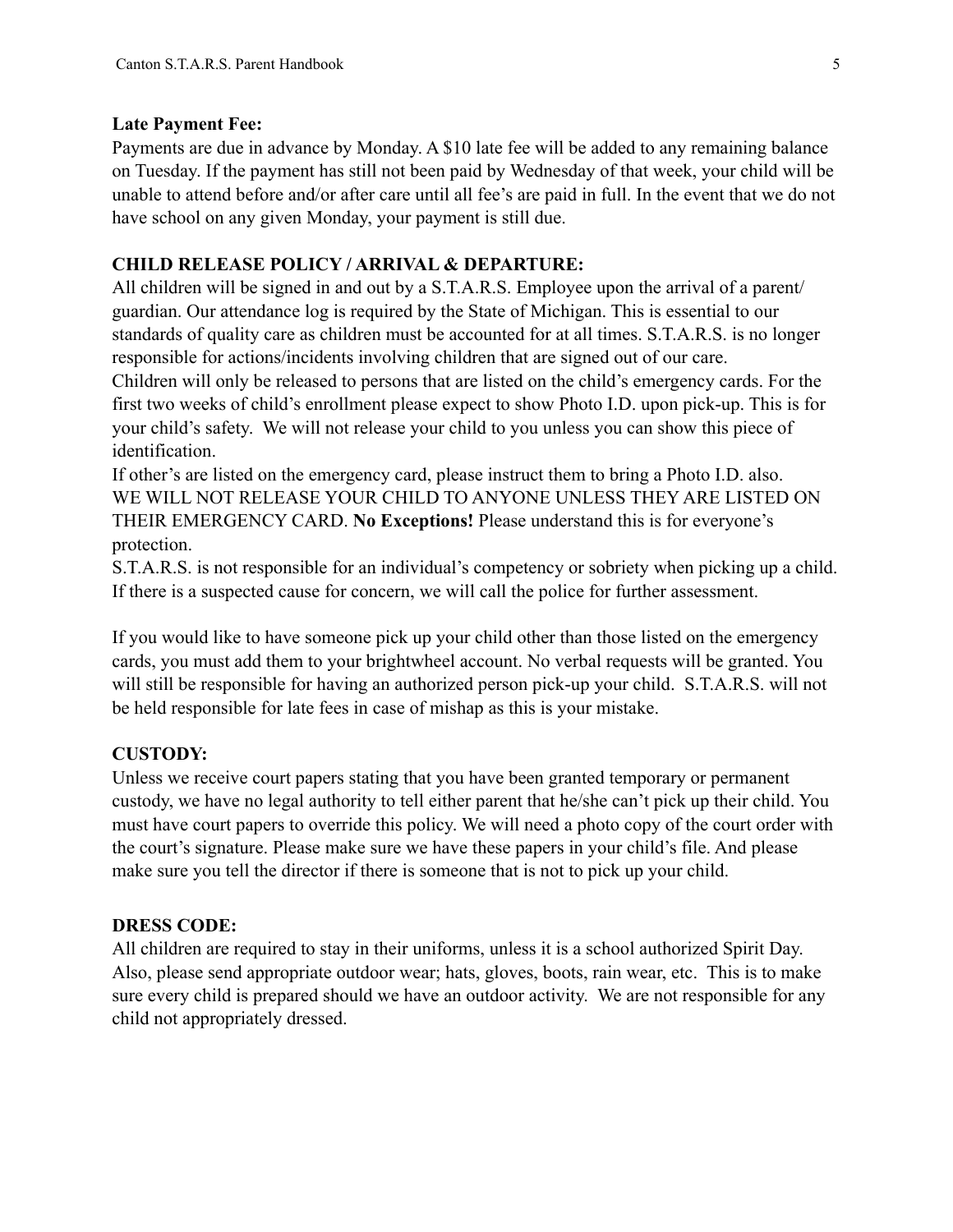#### **TOYS / MISCELLANEOUS ITEMS:**

S.T.A.R.S. is not responsible for any items that your child(ren) bring to before and after care. Any items that are left behind will be placed in the schools designated lost and found area. This includes all articles of clothing, personal belongings, electronics, water bottles, lunch boxes, toys, school supplies, etc.

#### **MEALS:**

**S.T.A.R.S. will provide a breakfast snack only. (All students should bring a refillable water bottle.)** Parents are required to provide afternoon snack. All breakfasts provided by S.T.A.R.S. will be healthy but simple; granola/fruit bars, cereal bars, and/or additional items. Please let us know if your child has allergies, we will try to accommodate, but you may be required to provide their breakfasts if the allergies are extensive or a commonly found ingredient, such as wheat or soy.

Lunches and afternoon snacks are to always be provided by the parent or may be ordered through the hot lunch program (at parent's expense). Please send only healthy items as required by Canton Charter Academy. **We will not allow your child to drink soda, eat candy or other sugary items such as cupcakes, cookies and/or other sweets for an afternoon snack.** (These items are allowed in a lunch as a treat.) Please try to send healthy snacks for your children to maintain their energy until they go home. Examples: Fruit, yogurt, crackers, pretzels, cheese, vegetables and dip, plain cereal (no added sugar), and/or granola bars.

# **S.T.A.R.S. Daily Schedule**

# **Before School**

- **6:30 a.m. Arrival (Activities begin: group games, manipulative's, reading..)**
- **7:40 a.m. School Breakfast Dismissal (Optional)**
- **7:50 a.m. Activities end, clean-up begins**
- **8:00 a.m. Children are released to their classrooms (Kindergarten are walked to class)**

# **After School**

- **3:15 p.m. Snack Time/Restroom Break**
- **3:30 p.m. Homework time for 1-8**

**Activities for K**

- **4:30 p.m. Outdoor playtime (if weather allows) or Indoor Choice**
- **5:30 p.m. Group Activites**

**6:00 p.m. Closed** 

**(Please make sure your child is signed out by 6:00 p.m. and you are not just arriving at 6:00 p.m.)**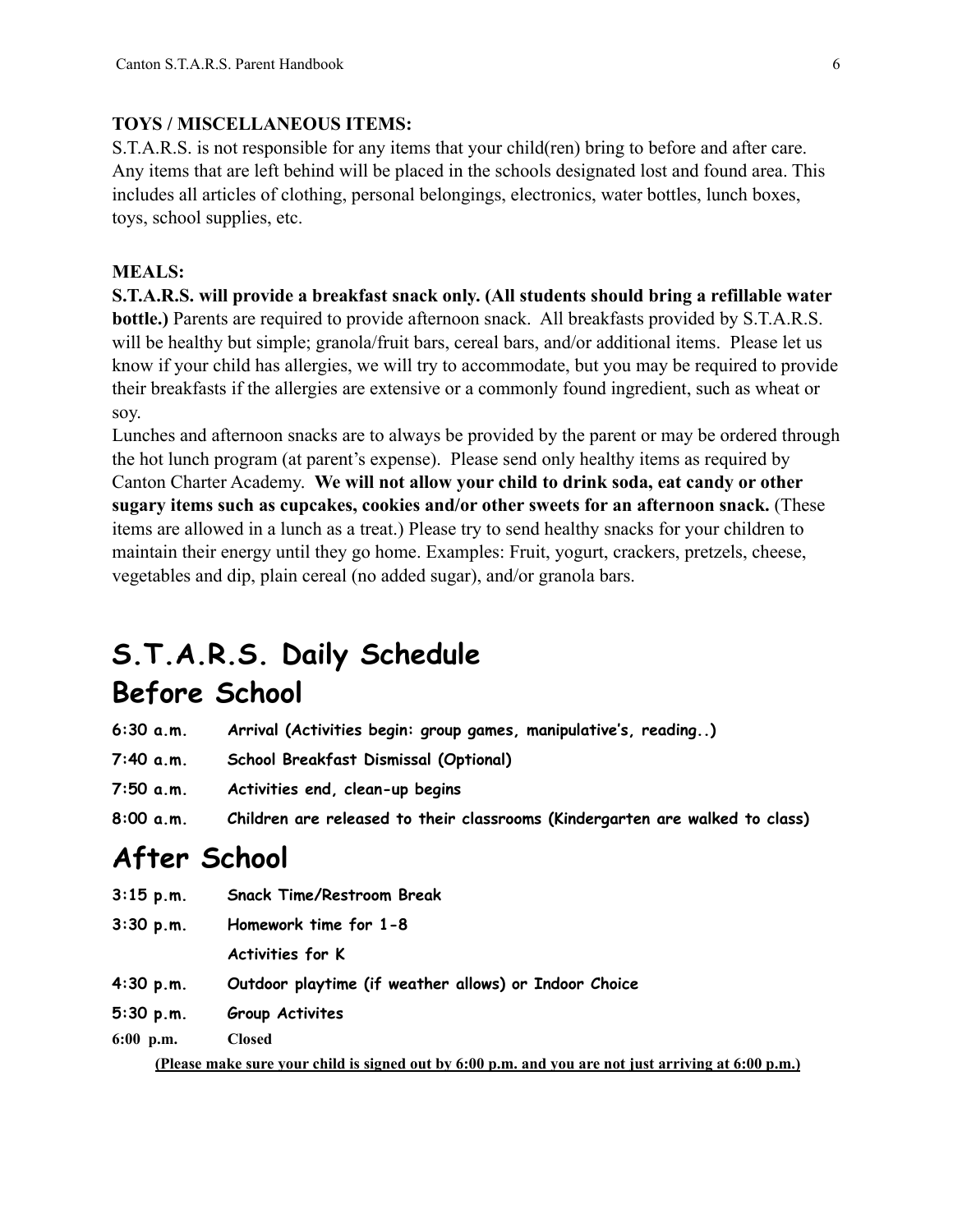#### **OUTDOOR PLAY:**

Children will use the school's playground during outdoor play. Per the State of Michigan, this playground has not been inspected by S.T.A.R.S., as the inspection conducted for Canton Charter is sufficient.

## **ILLNESS:**

Sick children will not be accepted into our child care program. If your child has a temperature of 100.3+ F or any visible sick symptoms, they will be denied care. If your child is sent home on Monday because they were ill, they will not be able to return for at least 24 hours. Please do not bring your child back before Wednesday or they will not be permitted to stay. The following illness policies will be strictly enforced, for the health, well being and safety of all concerned.

Examples of associated symptoms include, but are not limited to:

- 1. Fever (100.3+ F)- Child needs to be fever free for 24 hours
- 2. Nausea or vomiting
- 3. Diarrhea: runny or watery stools, or 2 looser stools within last 4 hours.
- 4. Sore throat, loss of voice, hacking or continuous coughing, runny nose with colored discharge
- 5. Runny and/or crusty eyes: watery, matted, and/or red/pink eyes are not acceptable
- 6. Unexplained rash
- 7. Lice (may not return child to care until no more nits are spotted)
- 8. Communicable diseases (chicken pox, roseola, conjunctivitis, mumps, measles, influenza, etc.)

This benefits and protects your child and the other children. We appreciate your cooperation with our sick policy!

Parents of a child with a diagnosed contagious condition (measles, head lice, pink eye, mumps, chicken pox, etc.) are asked to notify a S.T.A.R.S. employee as soon as possible so that we may alert parents to watch for symptoms in their own children.

COVID: If we have a confirmed case of COVID amongst staff or students, we will determine if the best course of action is to send home the S.T.A.R.S. class or all students enrolled in the effected group. We will properly sanitize and clear all areas that were visited by the infected person before allowing staff or students to reenter. Any infected person(s) must not return before 10 days have passed since symptoms first appeared or the individual tested positive AND they have been fever-free for at least 72 hours without the use of medicine that reduces fevers.

# **MEDICATION:**

If your child is on medication and it needs to be taken while he/she is in childcare, the medicine must be in the original container and labeled with the child's name, doctor's name, name of medication, dosage, and when to be taken. If medication is to be taken only twice a day, i.e. (morning & night) then it will need to be done at home. A medication form will need to be filled out that morning so please make sure you have a few extra minutes. S.T.A.R.S. will not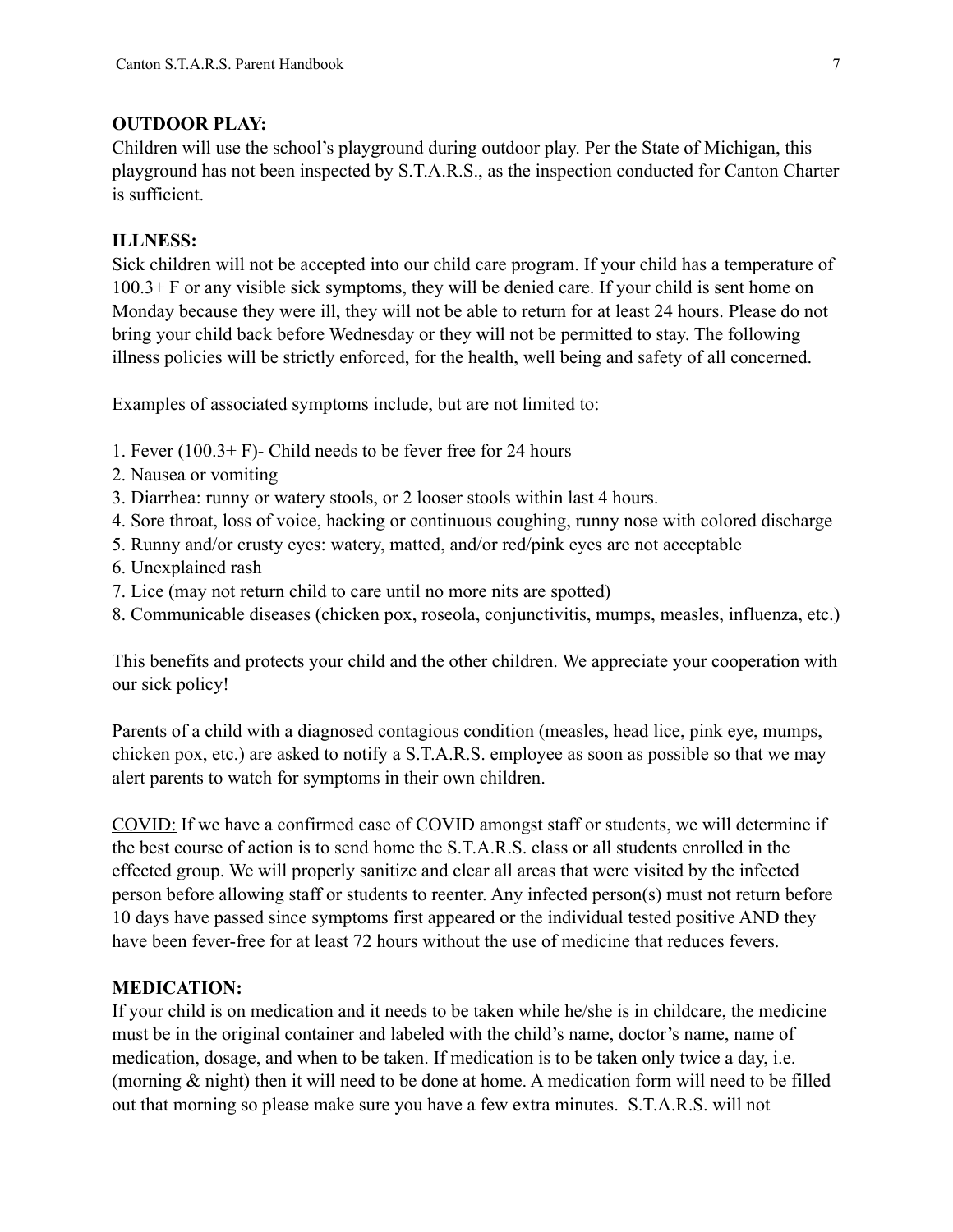administer medication until it has been given by the parent/guardian at least for 24 hours. If a child is going to have an allergic reaction to the medication it should happen in those first 24 hours, sometimes up to 48 hours. If your child refuses to take medication, S.T.A.R.S will not force them to take it.

All prescription & non-prescription medicine must have a form filled out and be approved by the director.

# **INJURIES:**

Minor cuts and bruises suffered while at S.T.A.R.S. will receive proper care -- they will be washed with soap and warm water and properly bandaged. You will be notified upon arrival.

If a serious accident should occur you will be contacted immediately for instructions; unless this would endanger your child's life. In that case S.T.A.R.S. will take necessary steps such as; calling the hospital, doctor, 911 etc. All injuries need to be documented. You will be asked to sign an injury report.

# **PARENT NOTIFICATION OF THE LICENSING NOTEBOOK:**

Child Care Organizations Act, 1973 Public Act 116

Michigan Department of Human Services

All child care centers must maintain a licensing notebook which includes all licensing inspection reports, special investigation reports and all related corrective action plans (CAP). The notebook must include all reports issued and CAPs developed on and after May 27, 2010 until the license is closed.

• This center maintains a licensing notebook of all licensing inspection reports, special investigation reports and all related corrective action plans.

• The notebook will be available to parents for review during regular business hours.

• Licensing inspection and special investigation reports from at least the past two years are available on the Bureau of Children and Adult Licensing website at **www.michigan.gov/ michildcare.**

# **FIRE:**

In the event of a fire, we would evacuate the school immediately and gather together outside. This will be practiced at least once a month, in conjunction with Canton Charter so the children are familiar with what to do.

# **TERMINATION OF SERVICES:**

S.T.A.R.S. has the right to terminate childcare services to any child without notice if that child threatens a staff member or another child, or themselves, payment is not made when it is due after the one day grace period and/or parent engages in any inappropriate actions toward staff or another parent or child.

Some examples are below (but not limited to):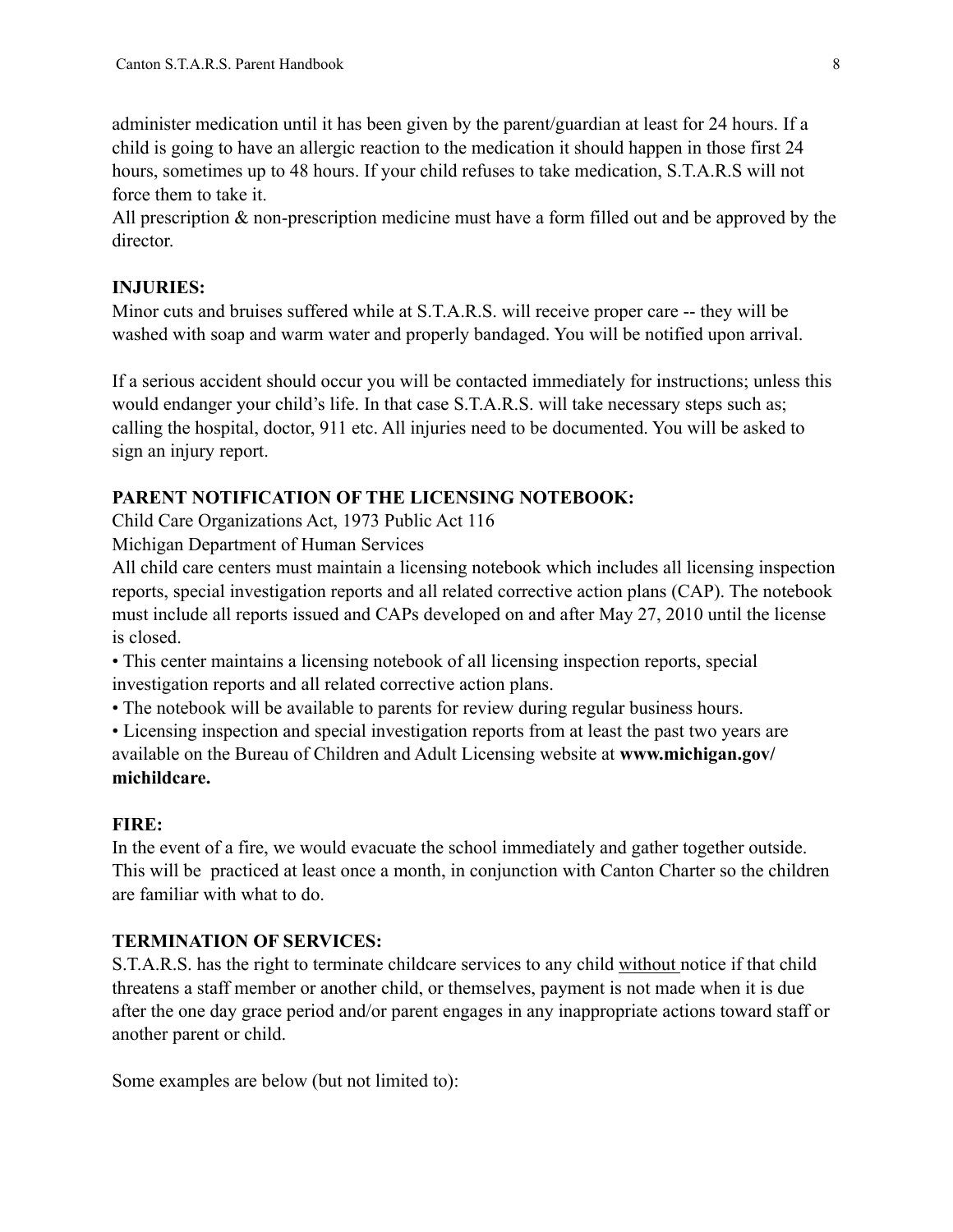\*3 corrective action plan write-ups

\*Weekly childcare not paid on time

\*3 Uncontrolled bowel or urine incidents (Every child must be completely toilet trained) \*More than three late pick-ups in a school year. (S.T.A.R.S. will be closed at 6:00 p.m. Your child must be signed out and exiting the building by this time.)

\*Parent and/or designated caregiver (grandparents, neighbors..) engages in profanity, and/or other disrespectful behavior directed towards a staff member or child.

\*Indecent Exposure

\*Violence (physically harming another student or staff member)

Two weeks written notice is required to withdraw your child from care. Notice cannot be given on Monday for that week. Notice must be given by Friday for the two week notice to begin that following Monday, as it is a full two week pay period. An unpaid break (Spring Break or Winter Break) cannot apply towards your notice. If you do not wish to bring your child, payment is still due.

In the event that a student is expelled from our program, a refund will not be issued for the current week of the expulsion.

# **DISCIPLINE POLICY:**

At S.T.A.R.S., we will minimize the need for discipline by providing an eclectic schedule of creative and educational activities. As the need for discipline occurs we will be following Canton Charter's Discipline Policy as stated in the Canton Charter Handbook. If you would like a copy of this, let a staff member know and we will provide you with one. Aftercare is still apart of the school environment so we would like to remain consistent; therefore, the school policy and aftercare policy will be the same.

Under NO CIRCUMSTANCES will there be any corporal punishment used, such as; spanking, physical abuse, verbal abuse, name-calling or isolation.

If your child is having discipline issues at Canton Charter Academy during school hours they must be back to class by 2:45 p.m. and showing no signs of behavior issues such as physical violence or verbal defiance. Children must be ready to cooperate with S.T.A.R.S. teachers and activities.

**In the event that children become out of control during S.T.A.R.S. we will call the parent to pick them up. If they are not picked up within 30 minutes of the placed call, a 1 day suspension will be put in place for the following day. (payment is still expected) If a child engages in physical violence towards a staff member or another student, a 1 day suspension will be put in place for the following day. (payment is still expected)**

# **SUSPECTED CHILD ABUSE:**

The State of Michigan requires that all regulated child care providers who have reasonable cause to suspect child abuse or neglect shall make immediately, by telephone or otherwise, an oral report of the suspected child abuse or neglect to the department. Within 72 hours after making the oral report, the reporting person shall file a written report as required in this agency. The